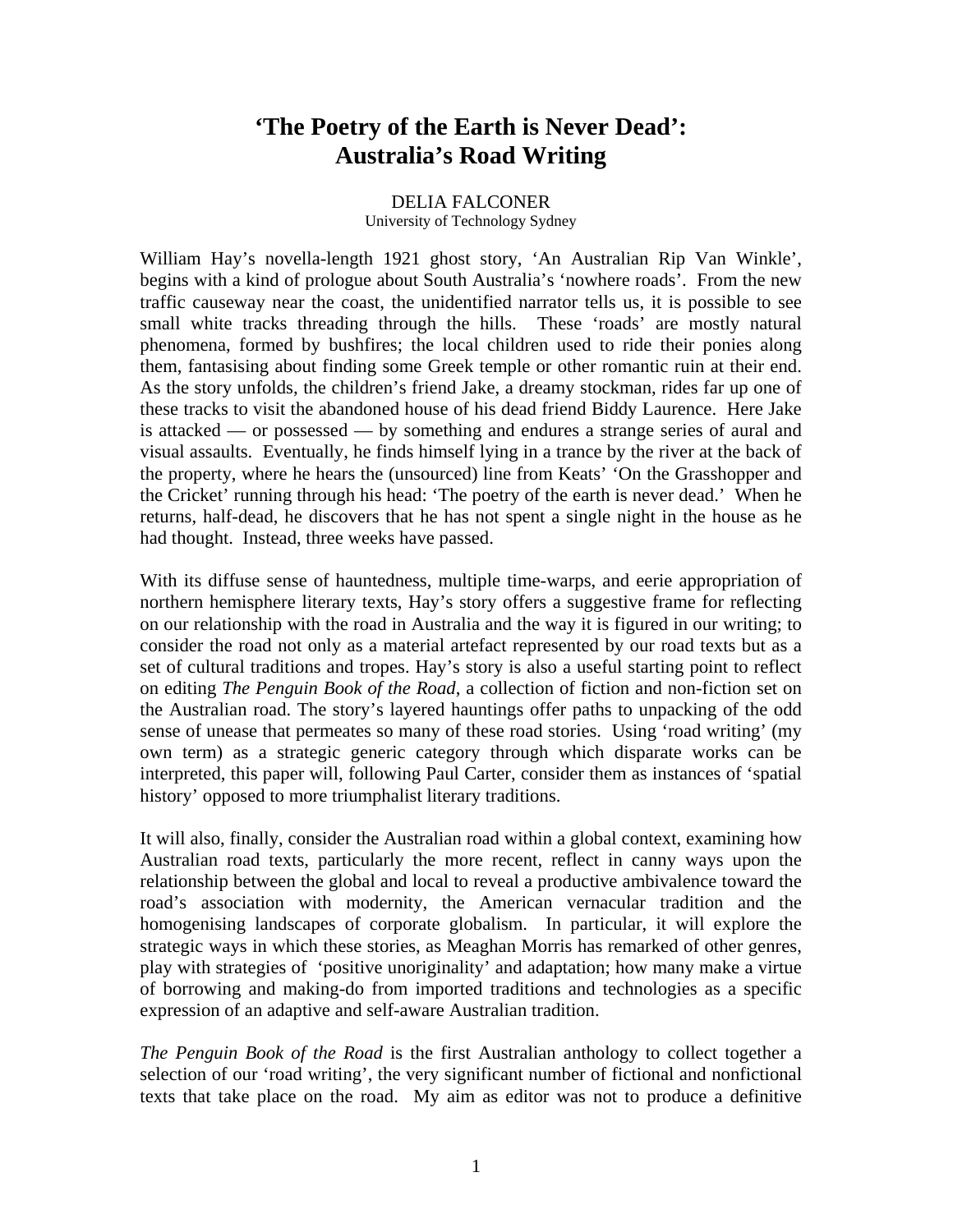scholarly survey of the road's place in our literature or history but a commercial book aimed at a summer reading market. Nevertheless, my search for pieces to include was framed by a number of factors. First, my major intention was to avoid any chronological or evolutionary account of Australia's roads (from the imaginary road to China envisaged by the convicts of Port Jackson as described by Carter, through early carriage travel to the contemporary use of off-road vehicles, for example). Instead, my interest was in a more horizontal model: that is, in focusing on a diversity of travellers and road users' experiences of the road. I was interested in the road as a negotiated space that offered different hopes and produced different effects for users of varied gender, race, sexuality, age and class. Second, as this was a landmark collection, I wanted to ensure that I included certain 'classic' road texts: for example, D'Arcy Niland's *The Shiralee* and Kylie Tennant's *The Battlers*.

My choice of pieces was also determined by the nature of an anthology, in which it is impossible to offer much context for each included piece. Short works of fiction and literary non-fiction were most desirable, as they would be of a completeness and length that would work well in a collection. Any excerpts had to operate as stand-alone pieces that would make sense out of the context of the larger work. Unfortunately some works, such as Eve Langley's *The Pea Pickers*, Katherine Susannah Prichard's *Working Bullocks* and Peter Carey's *The True History of the Kelly Gang*, did not lend themselves well to extracts. However, at the same time as I wished to include certain landmark pieces, I was also driven by the desire to avoid some obvious choices. Although I originally considered using a bushranging story by Rolf Boldrewood (an extract from *Robbery Under Arms*, or 'Fallen Among Thieves' his account of being held up by bushrangers en route to Wagga Wagga in 1867), I instead chose his tribute to his two favourite carriage horses Steamer and Railway ('The Horse You Don't See Now') and the pleasures of driving such a well-matched pair through the streets of Melbourne. There was an additional rationale at work in the choice of Boldrewood's essay: having written a cultural studies PhD thesis on the road in postwar America, I was committed to the cultural studies approach of focusing upon consumers' pleasure and resistance. Although selecting with a strong sense of the road's history as a technology of colonisation and authority, I was determined, by including pieces such as Clive James's account of the great Kogarah billycart race from *Unreliable Memoirs*, Dorothy Hewett's 'Nullarbor Honeymoon' and Helen Garner's 'A Happy Story', to strike a balance between stories that were aware of the road's potential for oppression and those that embraced its capacity for joy.

While avoiding an evolutionary account, I nevertheless wanted the pieces selected to show the road's central place in effecting major changes to Australia's physical and cultural landscape. This presence is hardly surprising, given the size of our country and the subsequent amount of time so many of us spend travelling from one place to the other. The road has from the beginnings of settlement been a technology of colonisation (opening up indigenous land to settlement); enabled some of the most significant changes in our physical environment (dams, deforestation and nuclear tests); and been part of great social movements from the depression-era search for work to the 1965 Freedom Ride for Aboriginal rights to today's circulation of sea- and tree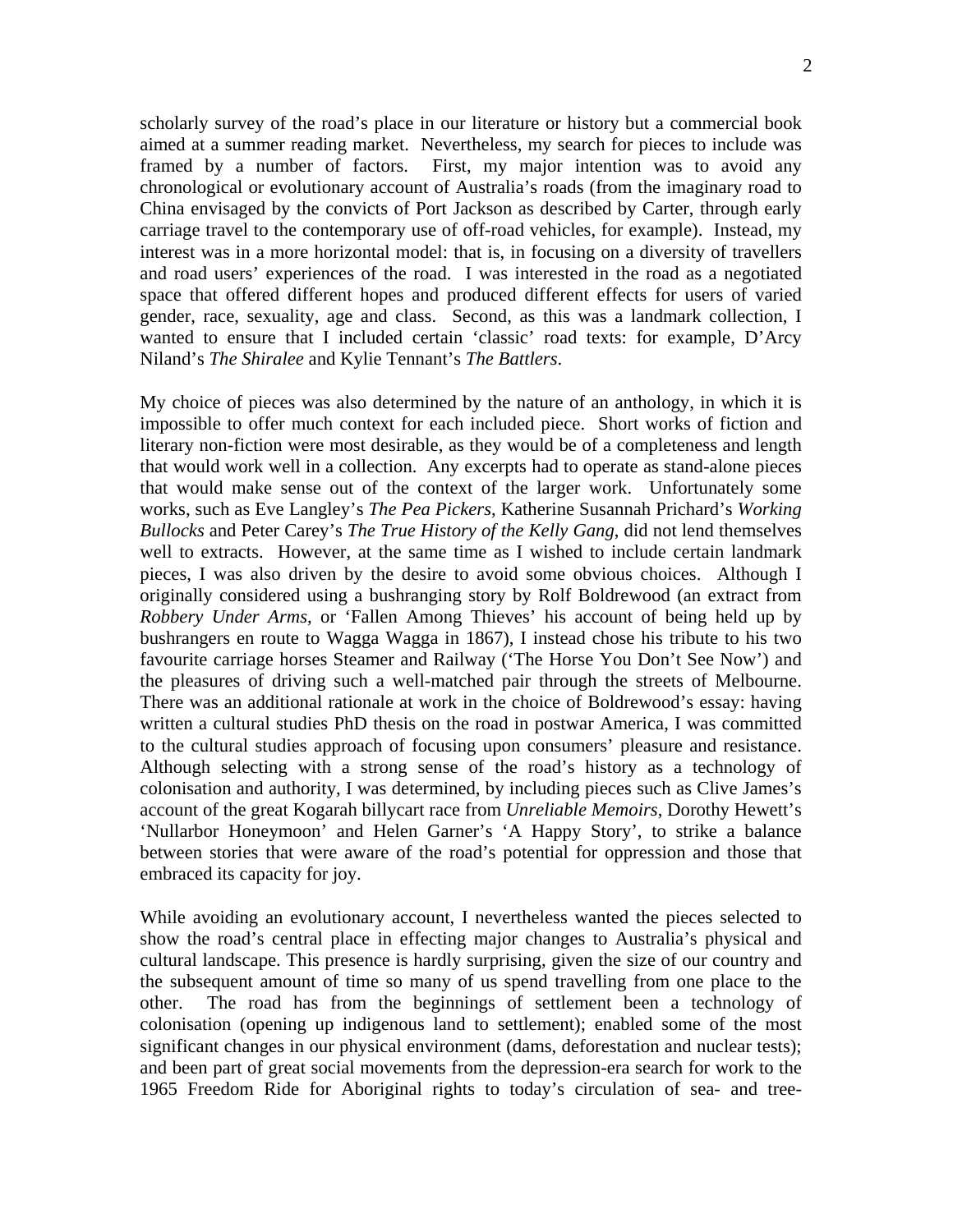changers. Thus David Malouf's 'Lone Pine' was chosen for its depiction of grey nomads; an extract from Brenda Walker's *The Wing of Night* for its description of a shellshocked World War I Lighthorseman tramping the roads near his home-town; the extract from Peter Rose's *Rose Boys* for its description of his brother Robert's debilitating car accident; while the extract from Roberta Sykes's autobiographical *Snake Cradle* recounts her appalling abduction and gang rape by a group of white men in a car.

What was more surprising than the road's continual presence in our literature, especially given our abiding critical fascination with landscape, was the lack of academic work the road's ubiquity in Australian literature has attracted — although roads and cars themselves have begun to attract interdisciplinary scholarship.<sup>[1](#page-12-0)</sup> The road's invisibility within our literary criticism is no doubt due, in part, to cinema's takeover of the road as a cultural form in the shape of the 'road movie' with its distinctive generic tropes. It is also the case that the road story as a cultural form has a particular currency as *American*, as canons have formed around both road writing (from the celebrations of the road by Walt Whitman to Kerouac's *On The Road*) and that nation's wealth of road films such as *Vanishing Point, Easy Rider* and *Two-Lane Blacktop*. Along with this American tradition, about which I have written elsewhere (Falconer, 1995) have come normative expectations of the road movie or story: as a largely homosocial form (albeit one that women sometimes access, but with the exceptionalism of their appropriation foregrounded, as in *Thelma and Louise*); as embodying a journey west to freedom; and frequently — particularly for men — as a place of wild, existential joy. (Although it must also be noted that the American form has traced an increasingly nostalgic and dystopian trajectory since Frederick Jackson Turner's turn-of-the-century announcement of the closure of the western frontier. A sense of suffused horror is particularly discernible in films from the seventies onward, no doubt assisted by the oil crisis, increased awareness of pollution and the historic diversion of the national road budget from building new roads to repairing existent ones. Nevertheless, the American road journey has continued to stand in unambiguously for America's own national journey, as evidenced by Peter Fonda's role as "Captain America" in *Easy Rider*, dressed in stars-and-stripes leathers, and Richard Ford's Frank Bascombe trilogy with its self-conscious references to iconic national holidays, such as Independence Day which gives the second novel its title).

Australian road writing, on the other hand, is less selfconsciously invested in assessing the state of the nation, less masculinist, less obsessed with loners, and less generically discreet. It often imbeds itself within other texts. Tim Winton's *Dirt Music*, for example, is a novel of family healing which nonetheless contains a long, highly cinematic sequence (included in my anthology) in which the hero Fox hitchhikes north to the mining town of Wittenoom where his father contracted the mesothelioma that killed him. Again, the second chapter of Malcolm Knox's novel *Summerland*, an appropriation of Ford Madox Ford's *The Good Soldier* into the context of wealthy middle-class late twentieth-century Sydney, is devoted to a dreamlike invocation of the coastal roads through remnant bushland of the 1970s city.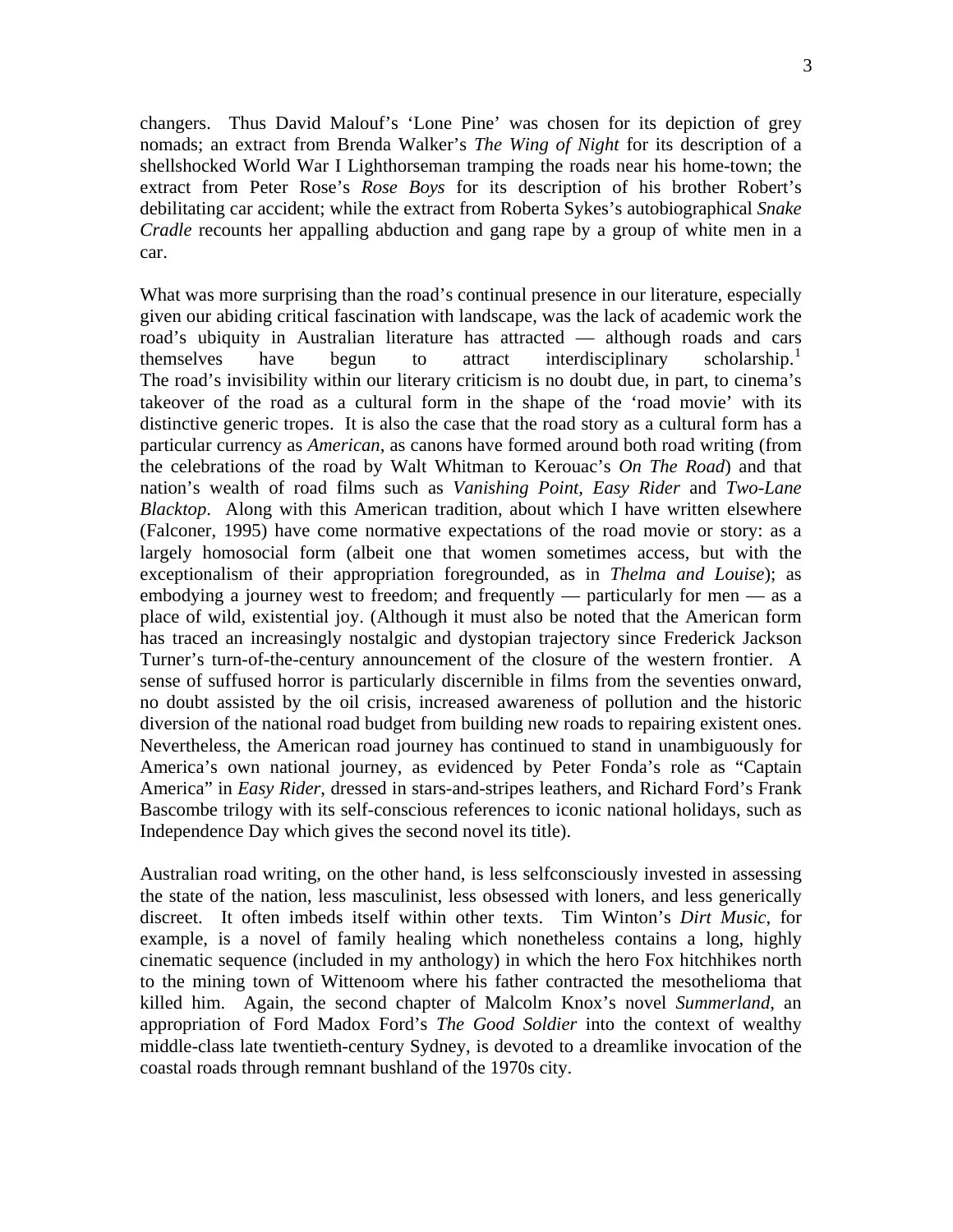Given the idiosyncracies of my own selections for this anthology and the embeddedness of road writing within other texts, I am aware that I am on contentious ground labelling it as a minor genre. Yet, as a strategic gesture, this is highly useful, as the 'noise' that surrounds these texts falls away once they are collected together, and they begin to reveal certain similarities of mood and preoccupation. In many of the pieces in *The Penguin Book of the Road* the road appears as haunted and hyper-alert. Things shimmer, sensations are heightened, relationships become slightly unreal, even characters' relationships with themselves. Even at their sunniest, these texts often give the impression of being on guard, of not taking progress for granted, aware of other paths that cross their own. The traveller's mind, too, often finds itself in overdrive, dogged by memories or unfulfilled desires. There was a sense in so many of the stories I collected that the road has its own unusual presence that brings an odd quiddity to the stories that take place upon it. It is this distinctive but productive unease that this paper seeks to explore: the way in which so many of the stories in *The Penguin Book of the Road* seemed to depict the road as a place that demands something of us; which, in rushing forward, leads us strangely to the past.

In order to understand the structures of feeling underpinning so many of Australia's road stories it is worth returning to Hay's story in closer detail. 'An Australian Rip Van Winkle' is structured so that the road itself becomes an odd echo chamber of horrors, the more disturbing for its apparently multiple and unlocatable sources of hauntedness. It works at a number of levels to deflect closure. To begin with, Hay's narrator, who never identifies himself, appears intent on keeping the surface of his story as rational as possible and stymieing any supernatural interpretation; a stance which immediately establishes an odd tension with the story's title, which references a northern American story of the supernatural, Washington Irving's 1819 'Rip Van Winkle' (itself an adaptation of German J.C.C. Nachtigal's 'Peter Klaus the Goatherd'). The narrator distances himself, too, from the 'romantic', 'melancholy' (Hay 138) and sometimes 'not quite coherent' (Hay 139) Jake, inferring that he prefers a more practical interpretation of events for the stockman's ordeal: that is, that Jake has been a victim of human crime. Nevertheless, Jake himself stands dreamily aloof from the children's own romantic interpretations of what may lay at the end of these roads, establishing another level of narrative tension. Added to this is a certain ambiguity about the origin of these roads: whether they are a result of bushfires clearing the sandy soil of undergrowth to create little avenues of trees, or whether they are in fact also remnants of colonial activity, since Jake reveals, when questioned, that some of these roads do lead to abandoned wells surrounded by 'ancient railings' (Hay 140)—and, in one instance, Biddy Laurence's old, empty house.

Jake may or may not have been Biddy Laurence's lover, but it seems more likely that he was one of a number of 'favoured males' (Hay 141) who did chores for the forbidding, eccentric and solitary woman. On her death, Laurence willed her cottage to inheritors yet to be tracked down, making Jake and 'two visionary shepherds' (a 'gypsy' and a Dane) her co-executors. These men have been keeping the house tidy (though, the narrator adds, there had been some talk in the neighbourhood that they had also been gambling there 'and that the natural result of such proceedings occurred' [Hay 159]).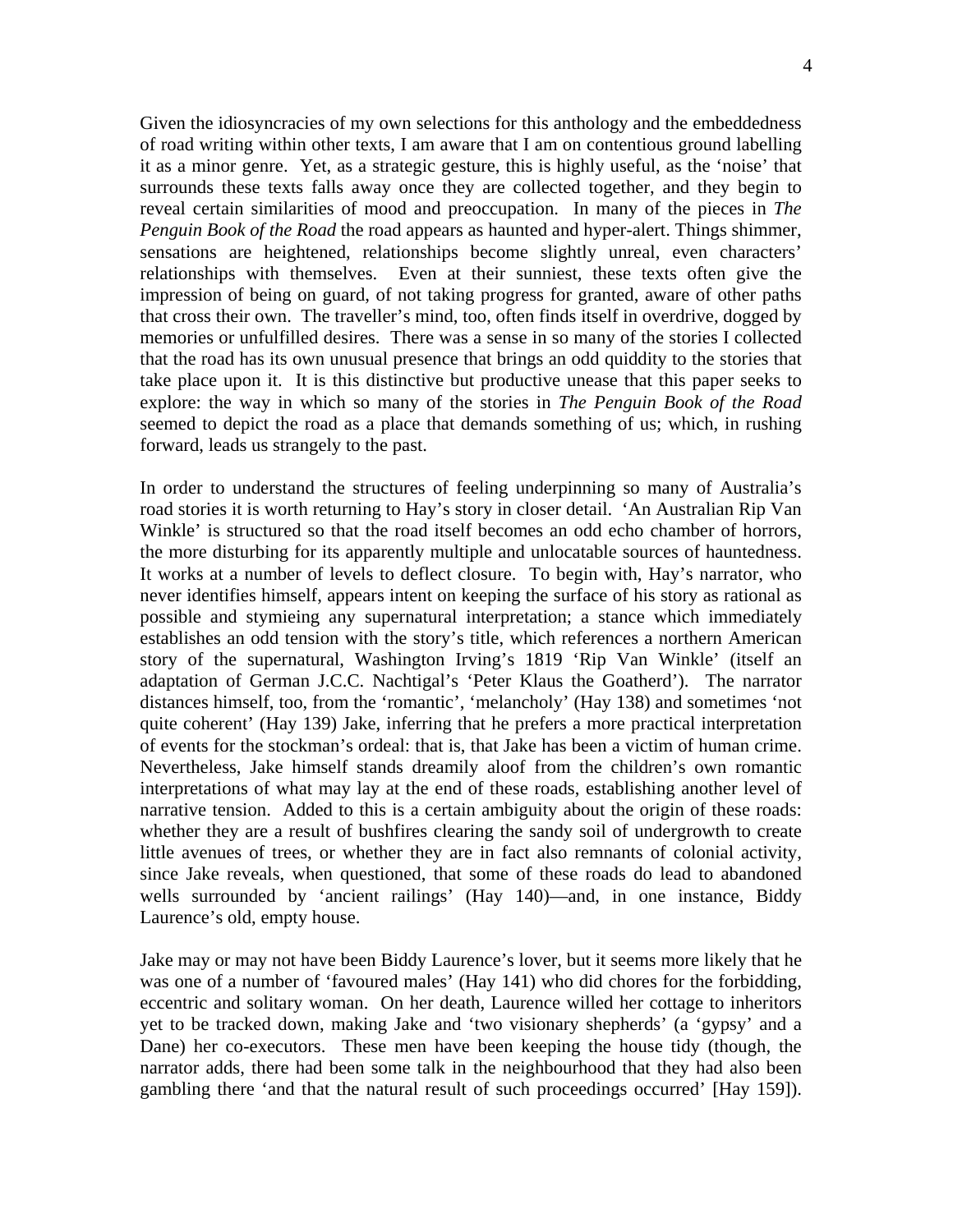Because of the continual rearrangement of Biddy Laurence's belongings, Jake has come to suspect someone of tampering with them and has been spending nights watching the house. In an atmosphere of paranoia, the men apparently decide to boobytrap Laurence's bedroom, where they have found the rug persistently awry. One night not long afterwards, Jake takes shelter in the house during a storm and hears a thump from this upstairs room. When he opens the door 'there was a ghastly crash of thunder and a blue light came out of the chimney and advanced over the floor towards him. He received at the same instance a sort of sickening blow at the back of the neck and fell in a swoon beside the bed' (Hay 161). The gypsy subsequently admits to having removed a chunk of wood from the door to begin building a trap, but vehemently denies it had been put in place; the narrator notes that it 'looked rather black for this man' (Hay 162) until Jake himself laughed off the idea of his involvement. Jake's experiences afterward could thus be viewed as the result of assault, concussion, and, later, even drunkenness.

Yet events in this abandoned house on this forgotten settlers' road are so odd that the reader is hard-pressed, in spite of narratorial promptings, to come to anything but a supernatural conclusion. Waking under the bed with a terrible thirst Jake feels his legs 'guided' outside the house, which is filled by a strange 'herby' smell and briefly sees a figure in a bonnet and shawl. Half-conscious beneath the apple tree he finds a jug in which the sour fruit has fermented with the rainwater 'into an ardent spirit' (Hay 165) that makes him mysteriously elated. Jake then hears footsteps; voices in the house repeatedly singing the first lines of the hymn 'Though dark my path, and sad my lot'; a loud and weird bell; the crack of a stockwhip; and two deep chords of a piano and two 'impish trebles' (Hay 167). A silver light springs up by the river, answered by one in a black window of the house. Only the 'voice' of the river comforts Jake, recalling the line 'the poetry of the earth is never dead' and, he convinces himself, actually embodies all that is left in this place of Laurence's existence. But this is not the end of Jake's strange harrowing. His horse appears in a terrible condition while a monstrous goanna approaches him, only to be fended off by his dog. With the animals' help, and strangely sustained by the powerful draught, Jake is able to struggle away.

Who or what, then, is haunting Jake? The phenomena he experiences seem far more diffuse than one lonely woman's spirit could produce. While Jake seems to convince himself that he is protected by a good spirit, probably hers, it is, by inference, protecting him from other, more troubling, presences—some of which, like the ball lightning and goanna, seem to emanate from nature itself. In fact Jake's haunting replicates the uneasy slippage between emptiness and human occupation that disturbs the beginning of the story from the moment its 'nowhere roads' and their ambiguous origins are introduced. On the one hand, the land is viewed as a wilderness, as empty; any colonial life that once scratched out an existence here appears to have been extinguished. The story repeats this claim that there 'is *nothing*, and never was anything, of permanent consequence' (Hay 137) in this landscape; that 'nothing could have been more motionless' (Hay 148) than Biddy Lawrence's old property. Yet this void or feeling of 'vacant emptiness… which seemed almost bottomless' (Hay 169) seems to have its own mysterious presence; to be filled with a *something* all the more unsettling for the ambiguous line between human and inhuman. This is especially the case when it comes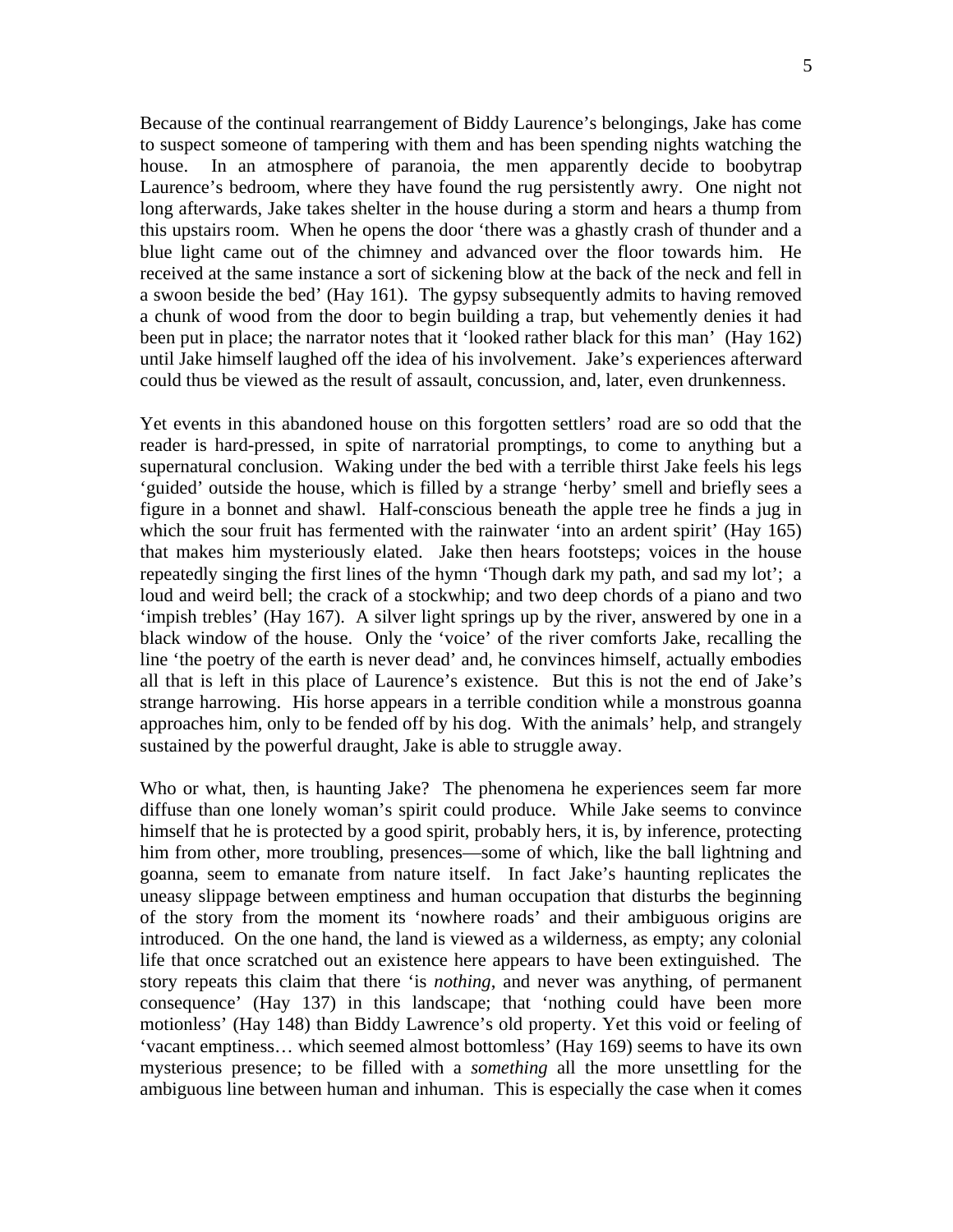to the landscape's 'labyrinth'<sup>[2](#page-12-1)</sup> of roads which by a trick of nature resemble 'private driveways' (Hay 146) but also appear (or at least 'seem') to be 'discarded' human ways. In this weirdly 'undead' landscape the boy following Jake's footsteps finds himself thinking: 'There seemed something sacred in such an old road, and to ride upon it was like troubling something that was shyly dead' (Hay 146).

Enchantment (perhaps even the 'sacred') hovers over this gap as a kind of third presence that attempts to reconcile the two extremes of nature and culture. The northern hemisphere texts become significant within Hay's story, as they come to stand in for an innate sense of something unsettlingly foreign at the end of the road: or, as Ken Gelder and Jane M Jacobs might put it, after Freud, a postcolonial version of the *unheimlich* (Gelder and Jacobs 23). Introducing into the story the northern hemisphere landscapes of Rip Van Winkle's Catskill Mountains and Keats's English countryside, these references establish a weird atmosphere of melancholy disconnect (very similar to that which Peter Otto observes in Henry Kendall's poetry) at the heart of the Australian bush; one that is particularly disturbing when attached to thoroughfares that ought to be the most literally pedestrian features of our landscape. Jake comforts himself with the line from Keats and its promise of a familiar continuity at the heart of nature. But for the reader the poet's paen to northern hemisphere seasons and their gentle creatures (the summer grasshoppers and winter cricket) is overwhelmed in the story by a sense of more unpredictable, chthonic forces that seem to emanate from the Australian earth.

Of course for a contemporary reader there is another 'poetry of the earth' hovering at the edges of Hay's story, and that is the vast, organic poetry of the dreaming. These colonial roads south-west of Adelaide would most likely have been cut or formed themselves through land occupied by Indigenous Australians (probably Ngarrindjeri) and could well have been mapped by their own complex network of dreaming tracks. It may be overly fanciful to read this story as a fable, albeit perhaps an unconscious one, that anticipates a settler anxiety about the truth of *terra nullius*. But it is certainly a story in which enchantment or sacredness productively *unsettles* the very notion of settlement, as both the origins and extinguishment of human presence are made ambiguous. In this way, Hay's story seems to embody the 'postcolonial uncanny' Gelder and Jacobs describe in *Uncanny Australi*a. Although the Aboriginal sacred is not explicitly invoked in this story, the effect is similar to that described by Gelder and Jacobs: as an 'activating, soliciting thing … that is not just in one place but potentially all over the place' (Gelder and Jacobs 25) it opens these roads up to negotiation, to a productive uncertainty, that denies, or 'unsettles' more triumphalist notions of a successfully and completely settled landscape. The narrator's almost obsessive dwelling upon the whiteness of the sand roads becomes in this context particularly suggestive: 'these tracks of white sand'; 'the soil of the uplands [which] is almost entirely whitish sand'; the mysterious roads, 'nearly always pure white, in places quite hard and scattered with white crystals'; made up of 'simply soft, white sand'. As Jake rides up these white roads, their whiteness becomes an unnatural object of inquiry, of hallucinatory uncertainty. In spite of all the signs of domesticity represented by Laurence's cottage, this is no place in which to feel at home.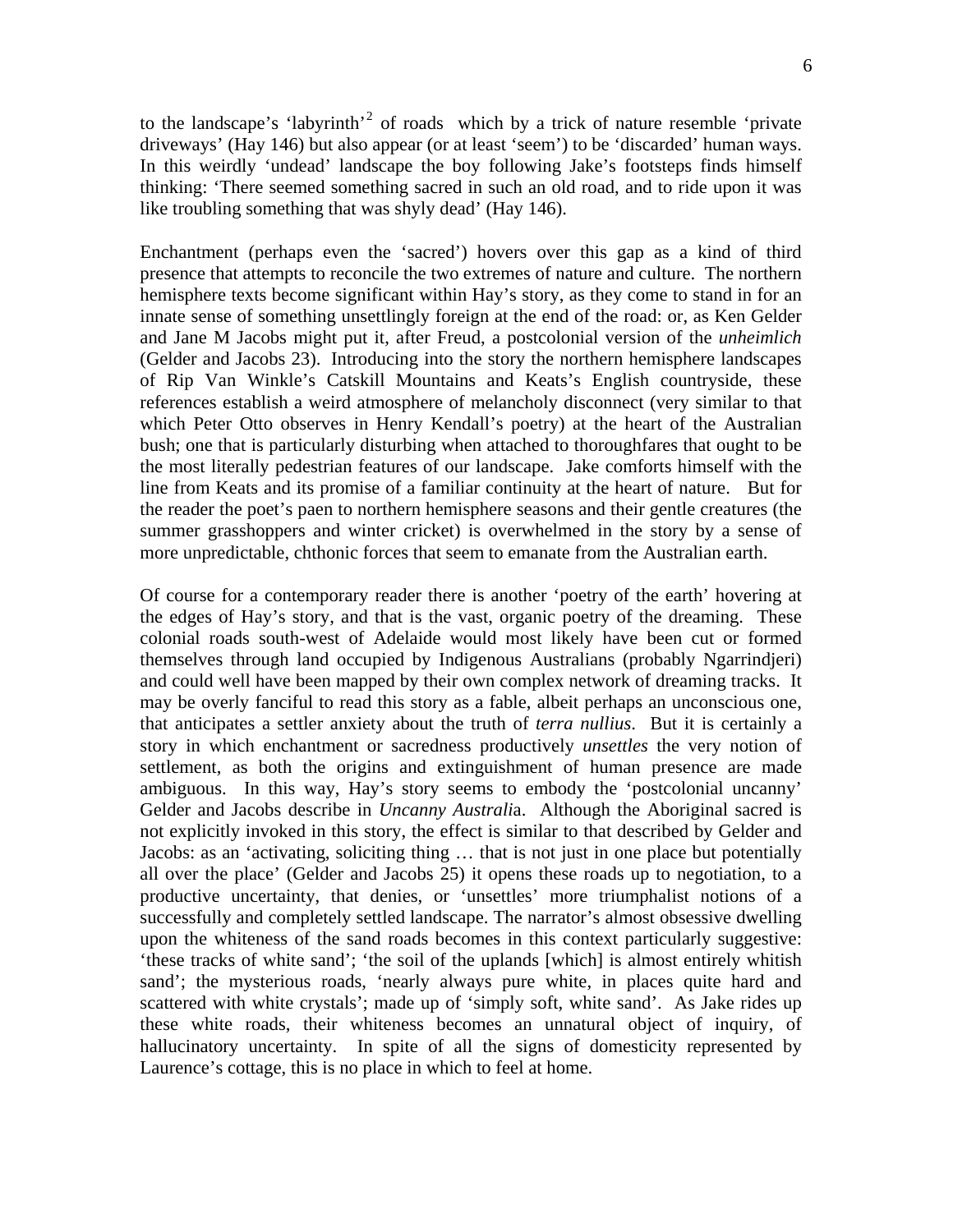Hay's story is thus a revealing textual landmark that points to ways of understanding the discomfort, eeriness, and retrospective movement of other road stories. It is interesting, in this context, to briefly look at another piece included in the anthology: Major Sir Thomas Mitchell's account of the disappearance of his botanist, Mr Cunningham, from the fragile path his 1835 expedition has been laying over the mountains of western NSW. Cunningham strays meters from this rudimentary 'road' and is literally swallowed up by the bush. For the modern reader a dimension of intense, extra horror attaches to the botanist's fate because Mitchell's account continuously presents evidence (the smoke from fires, the different fragmentary tribal groups encountered by the party) that the land is busy with Aboriginal presence and thoroughly familiar to its indigenous inhabitants. Indeed it may be a conceptual problem, rather than a linguistic one, that causes Mitchell to be repeatedly met by blank faces when he runs into different groups of Aboriginal people and tries to convey to them to look for '*the white man lost in the bush*' (Mitchell 86: italics his). Mitchell's text reminds us of the plentiful textual evidence of Aboriginal occupation in early records. As Mark McKenna points out in *Looking For Blackfella's Point*, although many white communities managed to 'misremember' stories of Aboriginals' violent dispossession (and, one would add, had little sense of Australia's complex network of dreaming tracks as a legitimate mode of knowledge until the publication of Bruce Chatwin's controversial *The Songlines*) knowledge of previous presence was always in circulation. This presence was rarely denied, could even be celebrated; but stories of resistance were either reconfigured in popular memory as nonviolent, often natural passings, or said to have occurred elsewhere. As Martin Thomas has explored in *The Artificial Horizon*, it was also broadly assumed that colonisation had entirely terminated any ongoing indigenous relationship with the land. The sense of bad faith involved in this process may give some extra force to the anxieties 'An Australian Rip Van Winkle' reveals about the incomplete extinguishment of the multiple presences (both colonial and sacred or supernatural) on Biddy Laurence's land.<sup>[3](#page-12-1)</sup>

Certainly, the sense that the landscape has no fixable centre in 'An Australian Rip Van Winkle' has profound and multiple effects on imperial time itself. Not only does Jake find that three weeks have passed during the 'night' he has fallen under the spell of Biddy's house,<sup>[4](#page-12-1)</sup> but it turns out that the road he has travelled has also propelled him back into the past. For when a picnic party including Jake travels to the property some time later, they discover it is not the recently-vacated house that closed around Jake, furnished, swept, and replete with smells of hearth and cooking, but a cold and almostempty ruin. This might lead us to conclude that Jake's supernatural experiences were imaginary, brought about by injury and distress, but Hay's coda returns us to another story, again distorting narrative time, imbedded in the middle of Jake's ordeal. Halfway through 'An Australian Rip Van Winkle' one of the children made his own journey, following Jake's trail — and also found the house in perfect order. When the boy reveals his experience at the picnic, the road is made strange all over again, as, instead of moving forward, it threatens to head back into the past.

Hay's story, considered in the light of Gelder and Jacobs' and McKenna's work, goes some way toward illuminating why so many of our road stories (both written and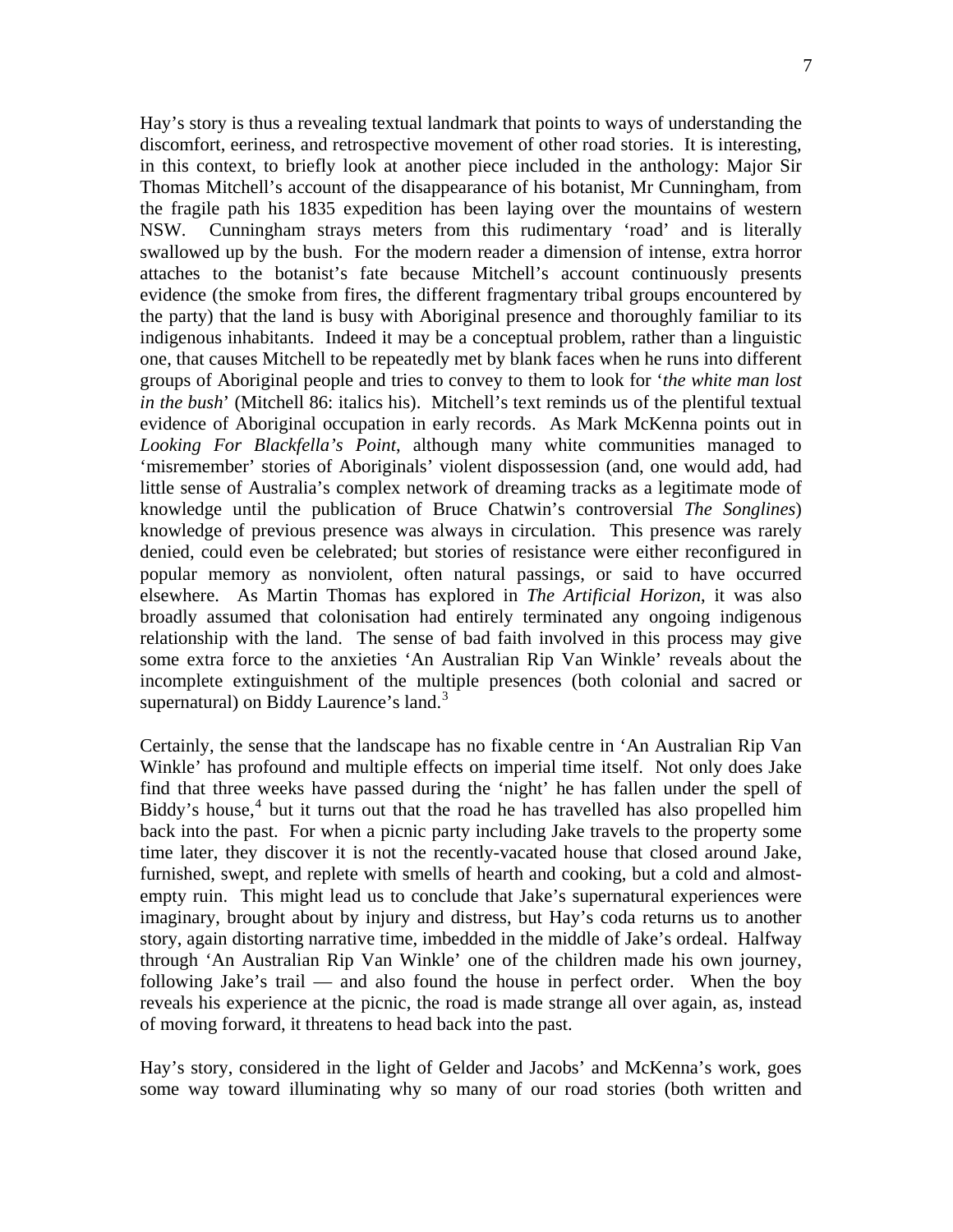cinematic) are also horror stories. It is interesting to note that even our most famous ghost story, 'The Ghost Upon the Rail' (although not included in my anthology) is also a road story; one in which the ghost of a murdered man makes its way to the roadside near Wiseman's Ferry to alert passersby to the unfinished business of his death. An uneasy conscience about our roads' violent role in the colonial process may account for our stories' particular fascination with criminal violence, especially with the random, inexplicable acts of psychopaths and serial killers; a preoccupation reflected in my anthology by Robert Drewe's 'The Bodysurfers' and David Malouf's 'Lone Pine'. We also have an apparently insatiable appetite for stories of road killers like the 'Gatton Man', Ivan Millat and Bradley John Murdoch.<sup>[5](#page-12-1)</sup> Part of the legendary force of these stories is their incompleteness. We wonder, for example, what variety of superhuman strength or persuasion was used by the Victorian-era Gatton killer to subdue and rape a brother and two sisters on their way to a dance. The broken rail, empty field, and mutilated carriage horse leave a dreadful space for the imagination that our horror stories probe.[6](#page-12-1) Ross Gibson makes a similar case in *Seven Versions of An Australian Badland*, his study of the notorious 'horror stretch' of the Pacific Highway between Rockhampton and McKay. The accretion of myths around this section of highway depicts it as a kind of Bermuda triangle for accidents and shootings. Gibson reads this as a response to the hidden history of massacres of Aboriginal people in this part of southern Queensland. According to Gibson, areas of unmourned violence (or 'traumascapes') attract stories of violence to themselves, because myth steps in to resolve what rational means will not. These stories repeat, over and over again, the broken and disrupted nature of the land.

Yet for a settler culture to accept, even subconsciously, that the road is a thin veneer laid over 'country' — or, to put it differently, is only one among a ghost-map of conceptual 'roads' — is to face the threat of a great existential emptiness. Carl Strehlow's account of his Lutheran missionary father's death must be one of the more devastating literary instances of the incompatability of the lansdcape with the centring stories of Judeo-Christian culture. After enduring an agonising journey south from Hermannsberg in search of medical attention, Strehlow senior, swollen by dropsy, can go no further than the pub at Horeshoe Bend; here the devout Christian, trying to hide his imminent demise from his wife, and surrounded by a country pregnant with the Aranda's own gods, comes to the terrible and lonely conclusion in his last words: 'God doesn't help!' (Strehlow 238).

Patrick West's story 'Nhill' in my collection offers the most self-reflexive exploration of this sense of a pregnant emptiness at the heart of the Australian landscape. A middleclass husband and wife travel to the centre of the Little Desert of Western Victoria — its 'heart of salt'— but everything in this story conspires to convey a sense of fragility and unreality. 'The surface of the scrub was even and uninterrupted, but the smallest bird to alight on it sank beneath the feathery leaves and tips. Sank to fly out of the scrub's surface bafflingly elsewhere (the same bird? Or another?)' the husband recounts (West 65). In fact, the couple seem to have entered a similarly ambiguous time-slip as William Hay's hero, having been neither fully 'in' or 'outside of' the desert. In an oddly dreamlike detail, their exit seems 'not to have registered' on the carpark's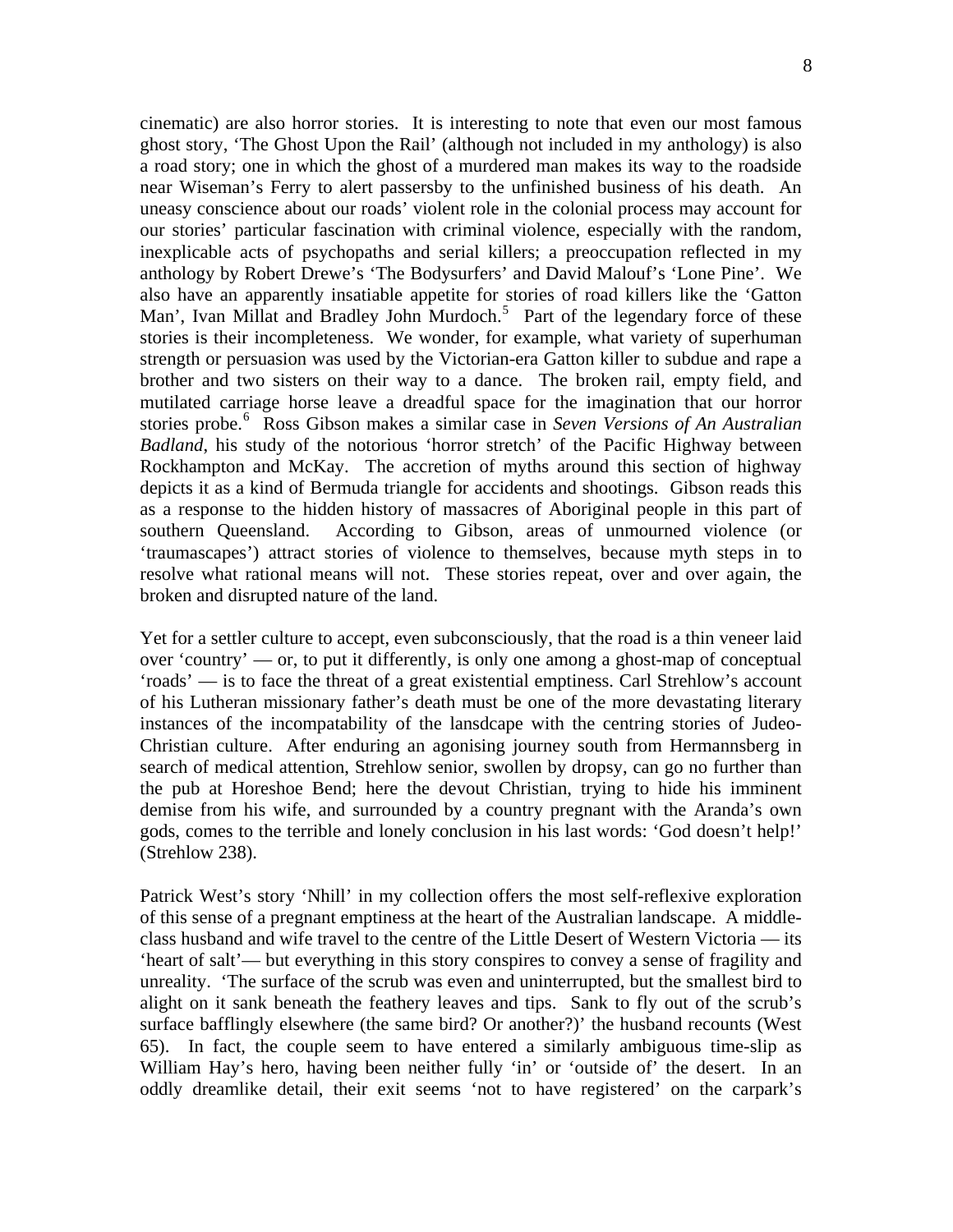turnstile counter; on leaving, they have accidentally bumped it backwards and yet the number remains the same as when they entered. Thus even narrative time itself seems to have been suspended, to have become borderless; which, in an reversal of the traditional ghost story, makes the couple themselves insubstantial, virtual phantoms in the landscape. Leaving, the narrator finds himself struck by the thought that 'our trip to the salt lake was somehow never to stop happening' (West 69).

The fact that such existential instability is already embedded in the Australian road trip may account for why our stories are far less likely to pursue the existential thrills, speed, and nihilism one finds in innumerable American works like *On The Road* or *Vanishing Point* (in which antihero Kowalski famously drives his white Challenger at full speed into a roadblock, so that it explodes, at the movie's end). Interestingly, it is only indigenous author Robert Bropho's 'Great Journey of the Aboriginal Teenagers', an account of a car-stealing spree from the West Australian camps which heads off-road along the rabbit-proof fence, that comes anywhere close to the popular American male 'buddy story' (such as *Fear and Loathing in Las Vegas* or *Easy Rider*) in my collection. Instead, Australian road stories typically make family and domestic relationships central to their narratives, especially the search for lost parents and lovers. Such journeys occur in Tim Winton's *Dirt Music*; Tara June Winch's 'Territory' whose narrator hitches in search of her absent father; Barbara Baynton's 'A Dreamer' in which a pregnant woman battles a flood to visit her mother in her childhood home; and Brenda Walker's *The Wing of Night* as Joe tramps the roads of Western Australia searching for his first love. Frank Moorhouse's 'Across the Plains, Over the Mountains, and Down to the Sea' makes this psychoanalytic dynamic explicit, as his narrator recalls an idealised past relationship during analysis.<sup>[7](#page-12-1)</sup> Such Freudian quests to restore primary relationships on the road can also be read as narrative strategies that attempt to solve the broken, unfinished business of our landscape.

A postcolonial sense of pervasive, endemic loss may also account for our road stories' heightened materiality, since their hyper-awareness of the present creates a kind of compensatory intensity. Fox's travels through 'late crops that stand brassy in the sun' (Winton 330) and 'scree slopes the colour of dried blood' (Winton 340) in *Dirt Music* represent a kind of Technicolor harrowing in which, sharing monster rollies with truckies and feeling the 'slipstream blasts' of the road, he finally succumbs to a spiked drink and achieves a parallel intensity with the landscape. Similarly, Joe's travels in *The Wing of Night* are oddly ecstatic and filled with dreamlike beauty: 'On the road, he floated above himself as the fenceposts drifted by… He was light as a fist… Vast wings seemed to open beside him' (Walker 60). Other writers invoke the physical sensations of travel with heightened pleasure. Helen Garner's tiny suburban road tale 'A Happy Story' equates driving a new car through the streets of Melbourne with choral music: 'Habe dank!' (Garner 372). Gillian Mears makes the connection between loss and heightened observation explicit in her premonitorily nostalgic 'The Burial and the Busker'. A melancholy awareness of the new highway advancing towards the town of Fineflour's cemetery causes her teenage narrator to be inordinately sensitive to familiar hometown details like the parrots that 'come shattering — green blue and bright' to eat berries on the graves (Mears 123). One might also read her fascination with the babies'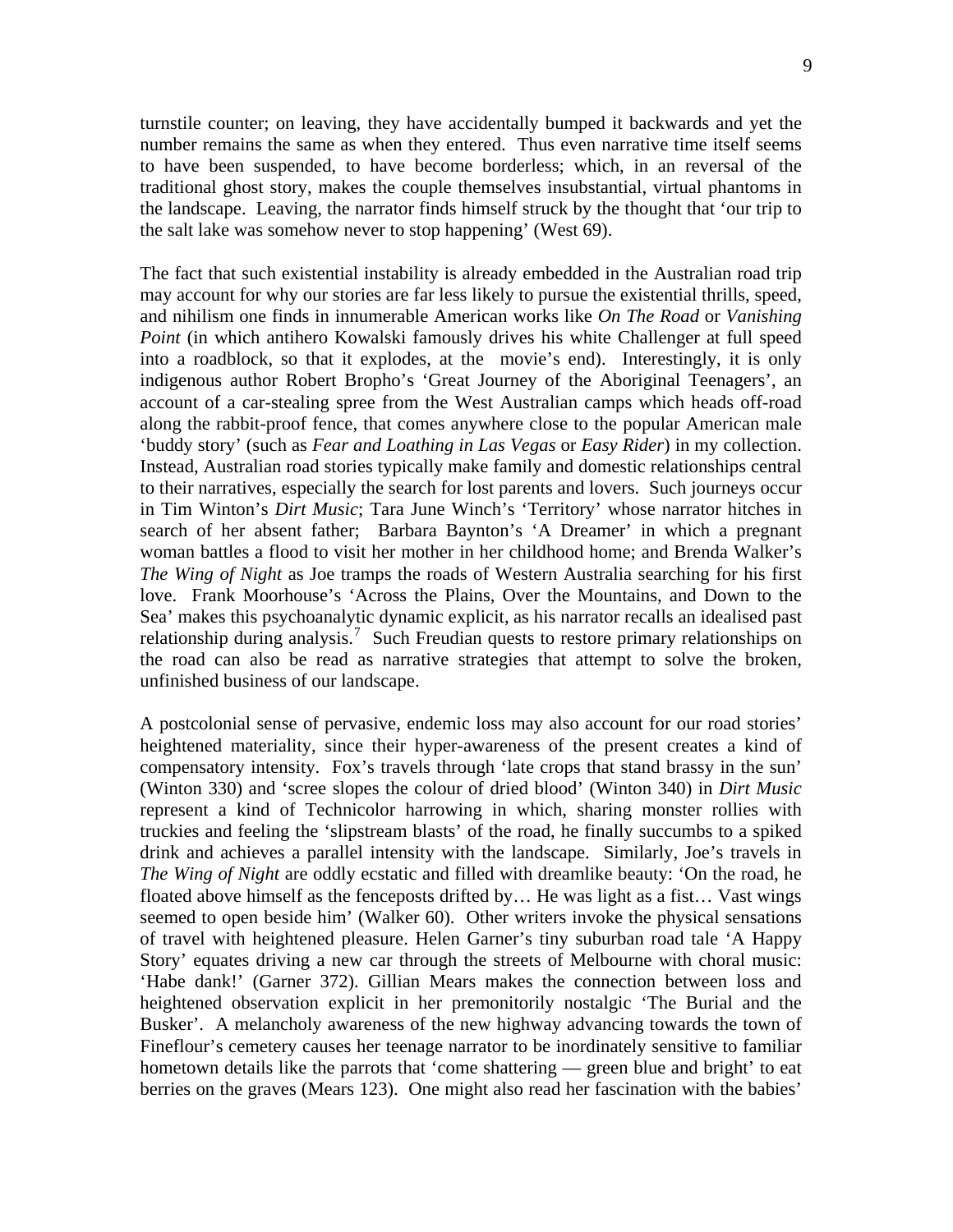graves as an attempt to forge a foundational, overcompensatory story of connection with the land.

Yet while some non-Indigenous writers, like Robert Hughes, enrol the Aboriginal sacred into their quest to connect with the landscape, West's story offers an alternate vision of a kind of grace achieved through close, unspiritualised attention to the specificity of our surroundings—a grounded, materialist process that both embraces and respects their uncanny impenetrability. 'There was nothing mystical about the scene in the end,' his narrator writes. 'No unwordly presence suggested itself in the shallow water. There was only the salt lake precisely as it was, and a sky that all day had not been disturbed by an aeroplane. All the same, it was a place (the lake, the sky, the whole sense of it all) that you didn't want to treat like more familiar places' (West 68).

Because of this frequent focus on the present, Australia's road stories offer a challenge to more nationalistic versions of our history that privilege a fixed and deterministic point of view. Following Carter, they can be understood as exercises in 'spatial history' (and subsequently as assaults on imperial time): that is, texts that allow us to focus on the active process of cultural imagining that goes into the creation of Australian space, and the uncertain, explorative nature of this process. (Thomas is perhaps more revealing than Carter on the inherent violence of this dreamwork).

Largely provisional forms, in which the present unfolds moment-by-moment, road stories are texts in which the future is never a *fait accompli* but instead is always on the verge of becoming. In this sense they are particularly amenable to creating a lived sense of historical space and its unique 'spatial and temporal context' (Carter xvi). For as Carter points out, '[n]othing could be less appropriate to the evocation of historical space than the one-way logic of positivist chronology' [Carter 293]). By staging conflicts between different travellers and interest groups who meet randomly upon the road, these stories make us aware of the road precisely as a 'two-way' street: and of the repressed history of negotiation—both violent and non-violent—that has literally made (and continues to make) Australian space.

The sense of uncanniness that also attaches to road stories as specific forms of spatial history, further necessitates, as Gelder and Jacobs argue of the postcolonial uncanny, a kind of productive engagement with the landscape in which key terms of Australia's colonial self-identity, such as settlement and whiteness, are rendered unnatural and thus subjects for further inquiry. This is particularly exciting if, as I have suggested, in analysing West's story, road stories also problematise any importation of European notions of the sacred, thus forcing a negotiation with both ambiguity and an intensely local, material appreciation of the land-in-itself. Australian road stories, then, make us aware of the road not just as a means of getting from A to B as part of an uninterrupted progress toward the future. In fact, the road often takes on the uncanny quality of almost being a character itself within these stories—one whose powerful history and strangeness cannot be denied.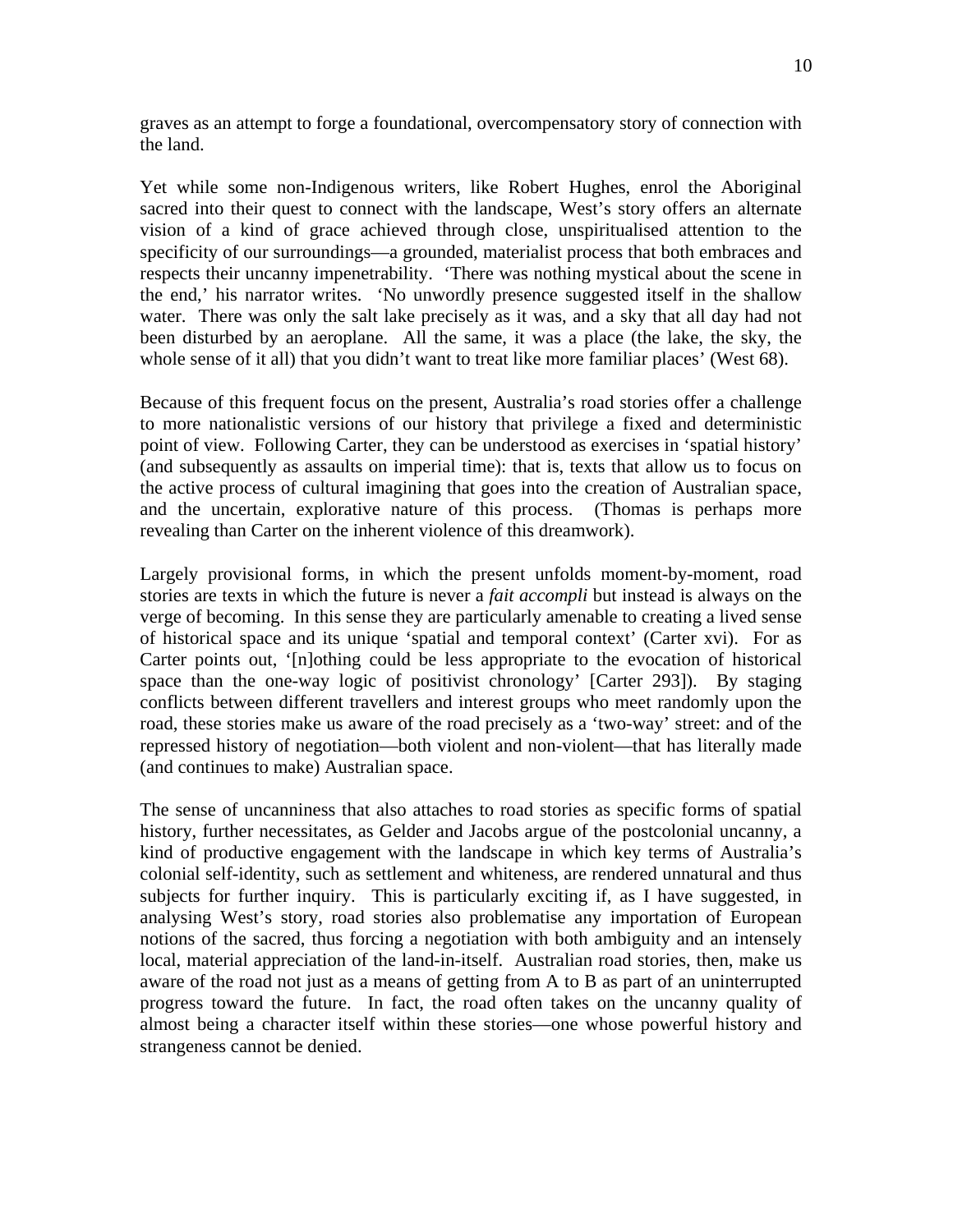But what is the future for Australian road writing as globalisation's corporate logic erodes the differences between local landscapes, while at the same time exerting commercial pressure on different locales to sell 'colourful' versions of themselves? It is interesting to return to Peter Carey's allegorical story 'American Dreams', written in 1974, in which a local eccentric builds a perfect scale-model of his town. This site attracts Americans with cameras and money—but it turns out that they expect the townspeople to remain frozen in time, just as they were when their portraits were taken.

Written at an earlier mode of globalisation, Carey's story raises a host of complex questions. On the one hand, it recognises that postcolonial yearning has shifted away from England to America as a source of power and cultural capital: instead of comparing themselves to a European model, the townsfolk make their landscape over for an American audience along the lines of the archetypal American roadside attraction. Carey's story suggests that a colony's perceived distance from modernity, typefied by America, is also part of the sense of pathos and unreality that clings to the road; the worry that our backroads are not only the 'nowhere roads' of the nation, but, in an echo-effect of obscurity, of the world. In this way 'American Dreams' seems to echo the sentiments of one of the characters in Wim Wenders' *Im Lauf Der Zeit (Kings of the Road*) that 'America has colonised our subconscious'. To return to Moorhouse's reconstruction of the road as psychoanalytic territory, this makes our experience of our own roads secondary, haunted by the existence elsewhere of a greater 'real'.

Yet Carey's townspeople who harbour 'American Dreams' of progress and recognition soon find that they are not granted equal subjectivity by their American visitors, when they come, but are instead doomed to repeat localness for the tourists' consumption. Not only that—by playing up their local colour for outside eyes they risk becoming less authentic to themselves. They are thus caught in an endlessly repeated loop in which locatedness in place and time becomes a kind of cliché or joke, albeit so intensely and numbingly felt as to not be funny. The narrator of 'American dreams' finds himself, as he is photographed, spending 'my time feeling guilty that I have somehow let [the American tourists down] by growing older and sadder' (Carey 109).<sup>[8](#page-12-1)</sup> Carey's story, written at the beginning of a new boom in our literature and film, can be read as a cautionary allegory for Australia's creative industry itself, faced with the possibility of performing tired versions of national identity and place for a new international audience. Or, given its complex layerings, and the fact that its miniature landscape is at once intensely local and artificial, it is even possible to read an extra cautionary meaning into Carey's story-as-allegory, to see it as anticipating the transformation of our landscape into a potential environment of non-places given over to the fluid logics of a global capitalism. For Carey's story is haunted among other things by both the early regearing of Australia's economy away from a fortress-like protectionism toward the free market, and by the reorientation of the landscape toward 'visiting, investing, cruising, developing' (Morris 'Panorama' 162).

What is remarkable, revisiting 'American Dreams' over thirty years later, is how greatly America has receded in the (western) collective imagination as the archetype of modernity and its ills, such as mass tourism, and how, having become so naturalised, it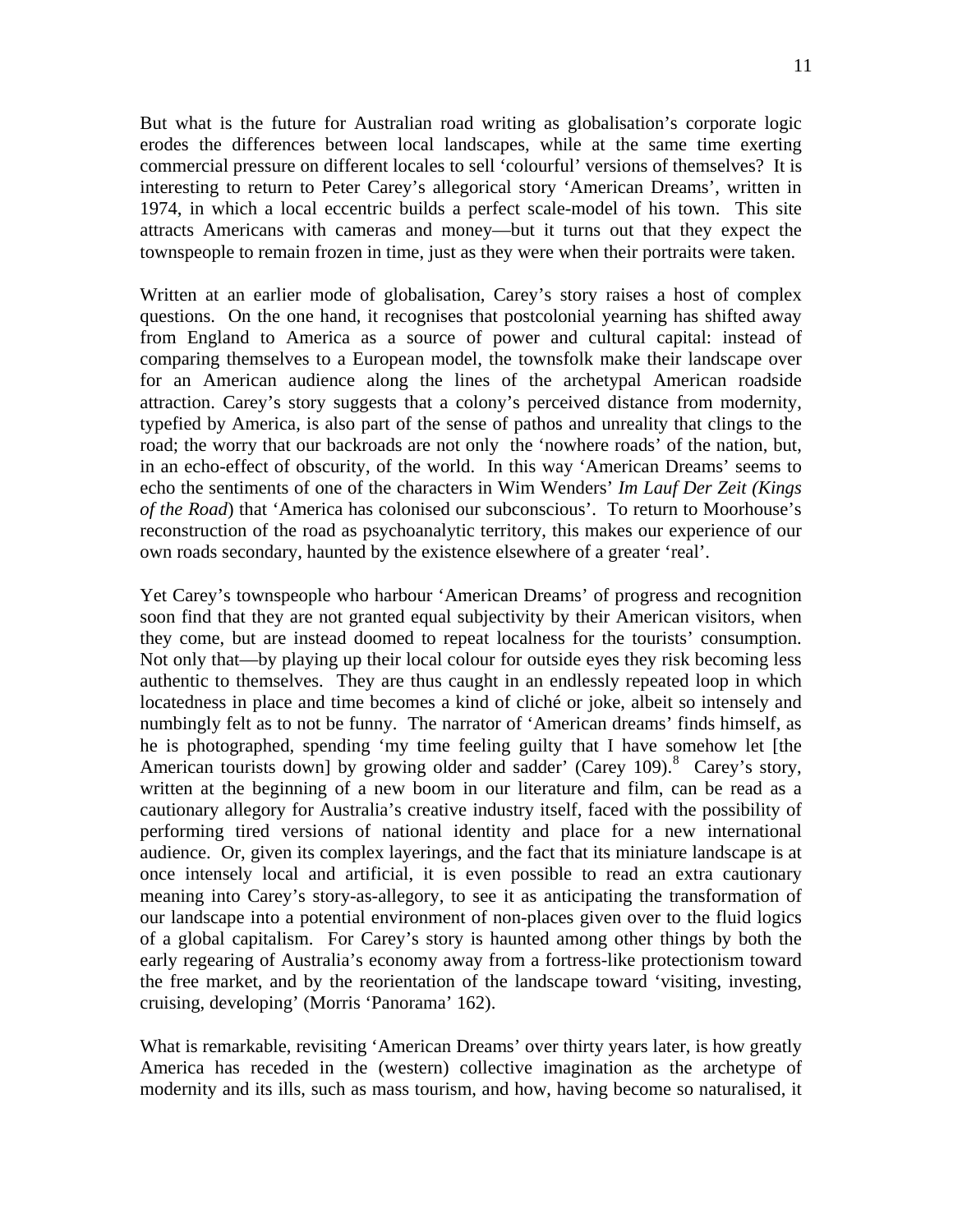is difficult to see these effects as exceptional. Instead, as corporate globalism spreads, one is struck by the homogenisation of so many of the world's spaces; by how many countries now share a kind of globalised architecture of highways, mega-rest stops, and transitional outer-urban service strips filled with the same international drive-in banks and fast food outlets. Added to this is a service economy in which surveillance is now highly naturalised and more accepted than at the time Carey wrote his story. Almost all small towns have internalised the tourist gaze, producing versions of local colour in which deeper histories are difficult to detect; though these are now less likely to be geared around hokey 'roadside attractions' than a palatable tourist 'experience' incorporating international standards of cuisine and service.

Yet, returning again to Hay's appropriation of Keats' poetry in 'An Australian Rip Van Winkle' it appears that Australian road stories have in some sense long anticipated these events by developing a strategy that Meaghan Morris terms (in relation to the film *Crocodile Dundee*) 'positive unoriginality' (Morris 'Tooth and Claw' 248). That is, they have developed a resistant and specifically 'Australian' response, which is to selfconsciously and ironically foregound the very process of borrowing and adaptation. Indeed, many of our road texts make a virtue of a kind of feral canniness and makingdo. Robert Bropho's 'Great Journey of the Aboriginal Teenagers', for example, is fascinating for the way the teenagers' improvisation (driving cars off-road, using them to hunt and kill kangaroos) anticipates the cult television series *Bush Mechanics* in which men from the Yuendemu community displayed feral acts of engineering with clapped-out cars. Even Clive James' account of racing trains made of billycarts makes knowingly humorous reference to an American tradition, as babies are relegated to the 'chuck wagon' in the back. West's, Winton's and Walker's stories incorporate into their descriptions an implicit interrogation of the compensatory nature of their heroes' reactions to the landscape, while Knox's entire book is a cannily self-aware adaptation of Ford Madox Ford's *The Good Soldier*. Australian road movies, meanwhile, have made a recognisable trope of the adaptation, cannibalisation and permeability of cars, from *The Cars that Ate Paris* to the *Mad Max* trilogy. The recent film *Lucky Miles* offers a delightful gloss on *Bush Mechanics*, as an illegal Iraqi refugee, hunted by the authorities in northern Western Australia, miraculously revives a derelict car and then (because its gears are ruined) rides it backwards through the landscape.

Contemporary Australian road stories and films are distinguished by a quality of looking over their shoulders, of taking a sophisticated and selfconscious approach to the questions of making, perceiving and using the things of the road. Their frequent emphasis on making do and re-adapting can thus also be read allegorically as a commentary on the genre itself. The irony of Carey's story is that, for all its descriptions of colonisation and the dangers of writing for a global audience, it asserts its own local defiance in its sceptical and ingenious staging of its story, with such darkly playful estrangement. Comfortable with its discomfiture, incorporating a sophisticated commentary on globalisation's enforced borrowings, and being original about its unoriginality, it does nothing less than offer itself as a model for a new type of national cultural production. According to such a model, ambiguous intensity, improvisation and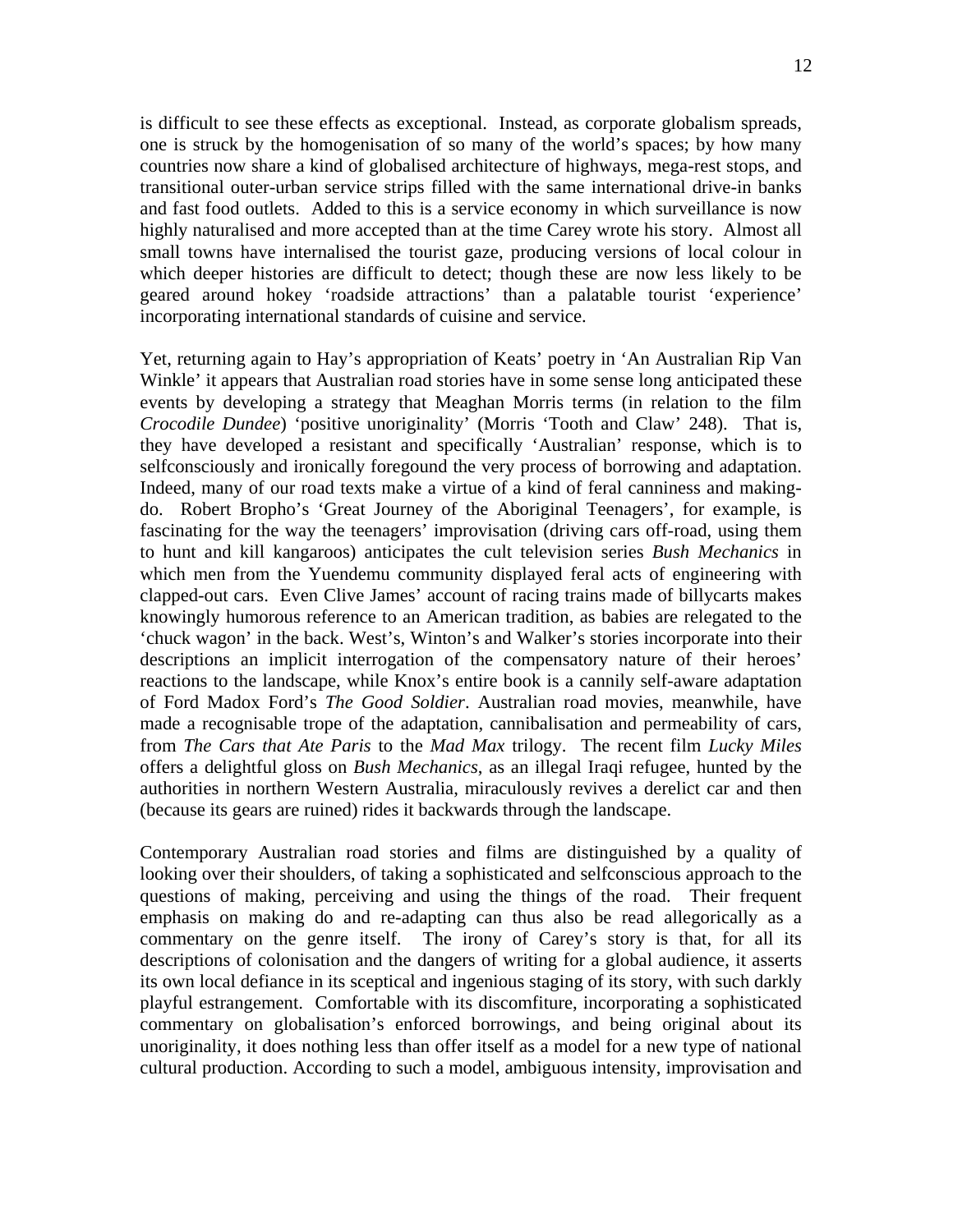heightened materiality become forms of national expression in the face of the global, as the road story maintains its productive dialogue with the road.

## <span id="page-12-0"></span>**NOTES**

<u>.</u>

<sup>1</sup> In 2005, for example, The Australian National University and National Museum of Australia convened the interdisciplinary conference 'Cruising Country: a symposium and film event exploring automobilities in non-urban Australia'. <http://www.anu.edu.au/culture/cruising/> (Accessed 18 Sept 2008). See also Muecke, Clarsen, Collis and Gibson. The situation is somewhat different in America. When I completed my thesis on the road in American film and literature in 1995, there was almost no body of literature on the road in film or literarature. Since the 1997 publication of Ina Rae Hark and Steven Cohan's *The Road Movie Book*, however, road movies at least have become a well-visited area of scholarship.<br><sup>2</sup> A term that recalls Martin Thomas's discussion of the word and its place in the dreamwork of

<span id="page-12-1"></span>imperialism. In *The Artificial Horizon* he argues that the European conception of the Australian landscape (in this instance the Blue Mountains) as a labyrinth 'reflect[s] the anxiety and the underlying violence of the arriving culture' (97), because of its mythic association with endless wandering, death and entrapment.

<sup>3</sup> Robert Dixon's *Searching for Aboriginal Languages*, which unfortunately also proved resistant to excerpting, is a sad testament to the end result of the road's disenfranchisement of North Queensland Aboriginal communities. At the ends of the roads he travelled in the 1960s Dixon continually encountered the last frail speakers of 'language'.

<sup>4</sup> Even this isn't certain—at another point in the story (Hay 158) the narrator states that Jake was absent for two weeks and three days.

<sup>5</sup> I had very much wanted to include in my anthology an extract from Merv Lilley's *Gatton Man*, which unfortunately proved unexcerptable. In this memoir, Lilley evolves the theory that his own father, a violent and abusive man, was the Gatton killer—a scenario that reads like a horrible implosion of the Australian road's replacement of existential freedom with domesticity, which will be discussed later in this paper.

<sup>6</sup> This is not, of course, to deny the very real violence that has taken place on our roads and the particular vulnerability of the least enfranchised members of our society, often with the least access to transport. This is powerfully explored in Sykes's piece and Kylie Tenant's introduction to *The Battlers* in which she notes the casual brutality of the settled public to itinerant travellers on the road.

 This Freudian dynamic is also a feature of our road movies: *True Love and Chaos*, for example, or the *Mad Max* trilogy in which Max is driven by the loss of wife Jess and child Sprog. Even *Priscilla Queen of the Desert*, with its glorious freedom-seeking trannies, concludes with the rediscovery and resolution between Hugo Weaving's character and his long-lost wife.

<sup>8</sup> Interestingly, Carey claims in a recent interview that the idea for his story 'came out of looking at Indonesians in their houses and wondering how it might feel to be the one being looked at.' Nicholas Wroe, 'Between Two Worlds' *The Guardian* Saturday January 19 2008

[\(http://www.guardian.co.uk/books/2008/jan/19/fiction.petercarey](http://www.guardian.co.uk/books/2008/jan/19/fiction.petercarey)) Downloaded 29 September 2008).

## WORKS CITED

Baynton, Barbara. 'A Dreamer'. *The Penguin Book of the Road*. Ed. Delia Falconer. Camberwell: Penguin, 2008. 128-136.

- Boldrewood, Rolf. 'Fallen Among Thieves'. *In Bad Company and Other Stories.* London: Macmillan, 1901. 481-90.
- ——. 'The Horse You Don't See Now'. *The Penguin Book of the Road*. Ed. Delia Falconer. Camberwell: Penguin, 2008. 309-318.
- Bropho, Robert. 'The Great Journey of the Aboriginal Teenagers'. *The Penguin Book of the Road*. Ed. Delia Falconer. Camberwell: Penguin, 2008. 16-26.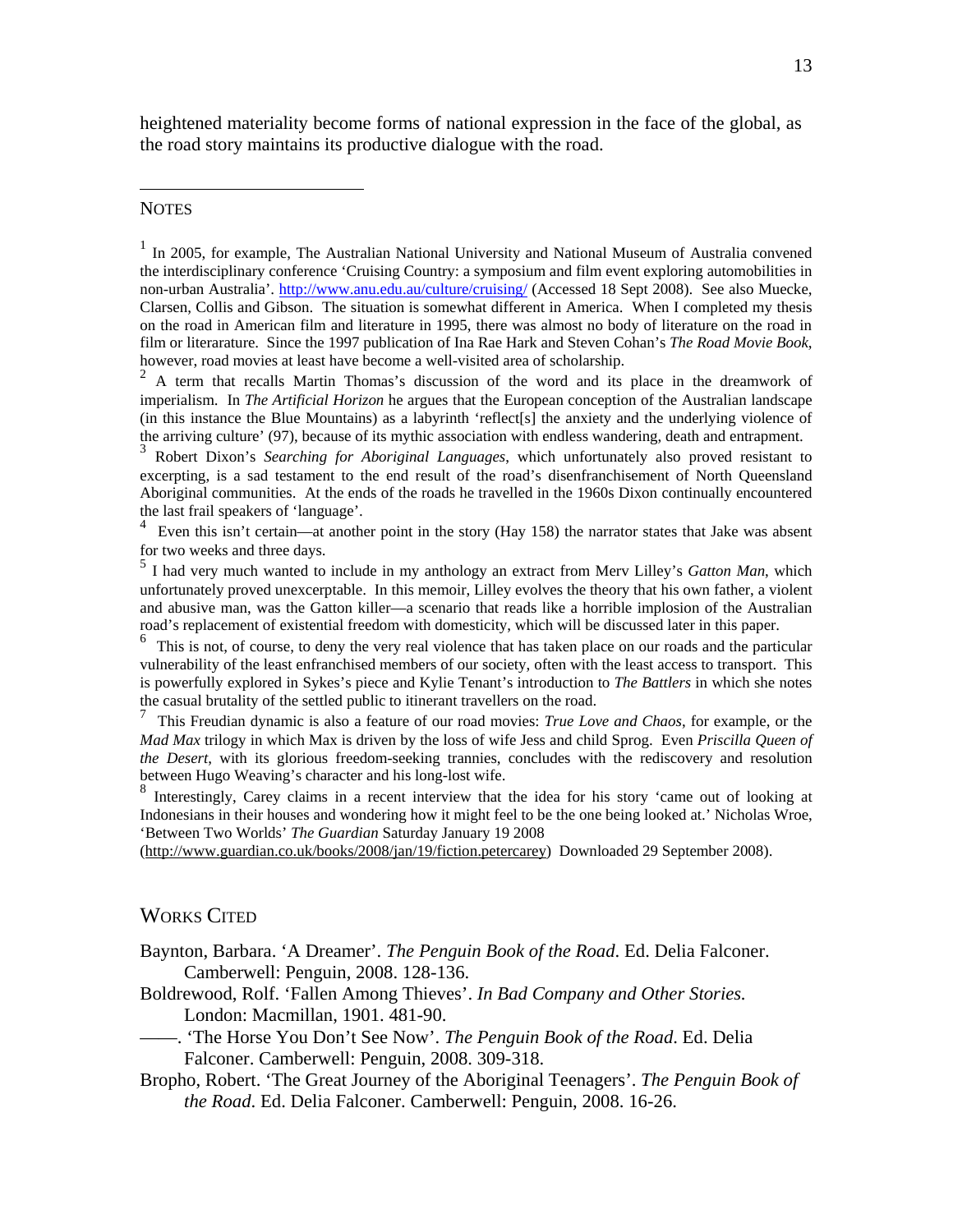- Carter, Paul. *The Road to Botany Bay: an Exploration of Landscape and History.* U of Chicago P, 1989.
- Carey, Peter. 'American Dreams'. *The Penguin Book of the Road*. Ed. Delia Falconer. Camberwell: Penguin, 2008. 95-109.

[First published in Peter Carey, *The Fat Man in History*. St Lucia: U of Queensland P, 1974.]

Chatwin, Bruce. *The Songlines.* London: Cape, 1987.

1

- Clarsen, Georgine. 'Still Moving: Bush Mechanics in the Central Desert'. *Australian Humanities Review* 25 (2002).
- Collis, Christy. 'Walking in your Footsteps: "Footsteps of the Explorers" expeditions and the Contest for Australian Desert Space'. *Passages of Power: Exploration in the Twentieth Century.* Ed. Simon Naylor and James Ryan. London: IB Taurus, 2008. *Forthcoming.*

Cohan, Steven, and Ina Rae Hark. *The Road Movie Book*. NY: Routledge, 1997.

- Dixon, Robert. *Searching for Aboriginal Languages: Memoirs of a Field Worker*. St Lucia: U of Queensland P, 1983.
- Robert Drewe. 'The Bodysurfers'. *The Penguin Book of the Road*. Ed. Delia Falconer. Camberwell: Penguin, 2008. 266-286.
- Falconer, Delia. Ed. *The Penguin Book of the Road*. Camberwell: Penguin, 2008.
- ——. *Vanishing Points: Mapping the Road in Postwar American Culture*. PhD thesis. University of Melbourne, 1995.
- Ford, Richard. *The Sportswriter.* NY: Vintage, 1986.
- ——. *Independence Day*. NY: Vintage, 1995.
- ——. *The Lay of the Land*. London: Bloomsbury, 2006.
- Gibson, Ross. *Seven Versions of An Australian Badland*. St. Lucia: U of Queensland P, 2002.
- Hay, William. 'An Australian Rip Van Winkle'. *The Penguin Book of the Road*. Ed. Delia Falconer. Camberwell: Penguin, 2008. 137-175.
- Hewett, Dorothy. 'Nullarbor Honeymoon,'. *The Penguin Book of the Road*. Ed. Delia Falconer. Camberwell: Penguin, 2008. 198-212.
- Hughes Robert. 'A Bloody Expat'. *The Penguin Book of the Road*. Ed. Delia Falconer. Camberwell: Penguin, 2008. 1-15.

[Excerpt from: Hughes, Robert. *Things I Didn't Know.* Milsons Point: Random House Australia, 2006.]

James, Clive. 'Billycart Hill'. *The Penguin Book of the Road*. Ed. Delia Falconer. Camberwell: Penguin, 2008. 124-127.

[Excerpt from: James, Clive. *Unreliable Memoirs*. NY: Knopf, 1981.]

- Keats, John. 'On the Grasshopper and the Cricket'. *English Romantic Writers*. Ed. David Perkins. San Diego: Harcourt Brace Jovanovich, 1967. 1127.
- Knox, Malcolm. 'Virginity and its Promise'. *The Penguin Book of the Road*. Ed. Delia Falconer. Camberwell: Penguin, 2008. 27-40. [Excerpt from: Knox, Malcolm. *Summerland.* Milsons Point: Random House Australia, 2000.]
- Lang, John. 'The Ghost upon the Rail' *The Oxford Book of Australian Ghost Stories.* Ed. Ken Gelder.*,* Melbourne: Oxford UP, 1994.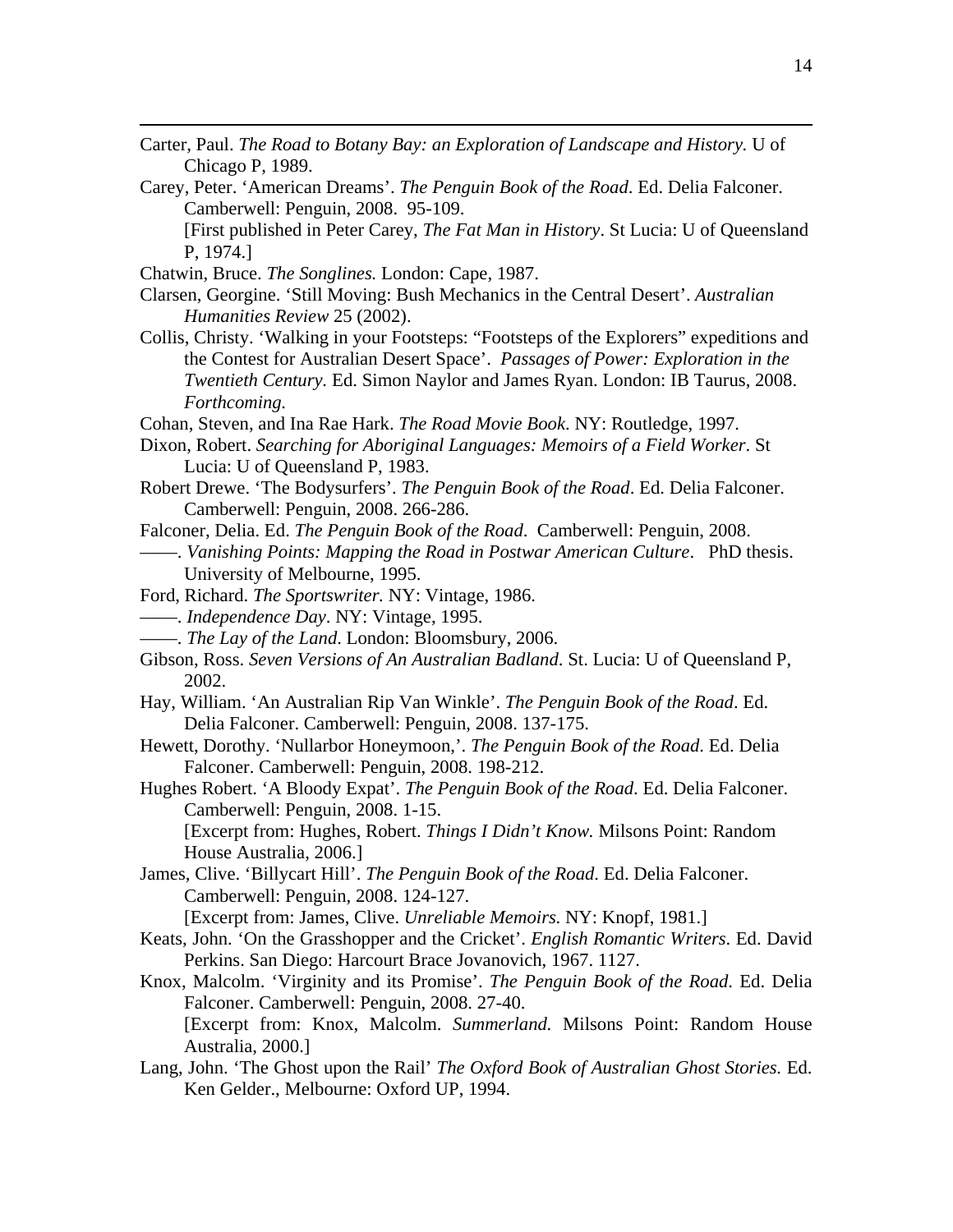Lilley, Merv. *Gatton Man*. Melbourne: McPhee Gribble, 1994.

1

- Malouf, David. 'Lone Pine'. *The Penguin Book of the Road*. Ed. Delia Falconer. Camberwell: Penguin, 2008. 354-369.
- Mears, Gillian. 'The Burial and the Busker' . *The Penguin Book of the Road*. Ed. Delia Falconer. Camberwell: Penguin, 2008. 110-123.

[Excerpt from: Mears, Gillian. *Fineflour.* St Lucia: U of Queensland P, 1990.]

Moorhouse, Frank. 'Across the Plains, over the Mountains, and Down to the Sea'. *The Penguin Book of the Road*. Ed. Delia Falconer. Camberwell: Penguin, 2008. 176- 179.

- [Excerpt from Moorhouse, Frank. *Futility and Other Animals.* North Sydney: Gareth Powell Associates, 1969.]
- Garner, Helen. 'A Happy Story'. *The Penguin Book of the Road*. Ed. Delia Falconer. Camberwell: Penguin, 2008. 370-372.
- Meaghan Morris, 'Panorama: The Live, the Dead and the Living'. *Island in the Stream: Myths of Place in Australian Culture.* Ed. Paul Foss. Leichhardt: Pluto, 1988. 160- 187.
- ——. 'Tooth and Claw: Tales of Survival, and Crocodile Dundee'. *The Pirate's Fiancée: Feminism, Reading, Postmodernism*. London: Verso, 1988. 241-269.
- McKenna, Mark. *Looking for Blackfellas' Point.* Sydney: UNSW P, 2002.
- Mitchell, Major Sir Thomas. 'The Search for Mr Cunningham' . *The Penguin Book of the Road*. Ed. Delia Falconer. Camberwell: Penguin, 2008. 71-94.

[Excerpt from: *Three Expeditions into the Interior of Eastern Australia*. Adelaide: Libraries Board of South Australia, 1965.]

- Muecke, Stephen. *No Road: Bitumen all the Way*. Fremantle: Fremantle Arts Centre P, 1997.
- Niland, D'Arcy. *The Shiralee*. London: Pan Books, 1958.
- Otto, Peter. 'Kendall's Sublime Melancholy' *Henry Kendall: The Muse of Australia.* Ed. Russell McDougall. Armidale: U of New England Centre for Australian Language and Literature Studies, 1992. 418-443.
- Rose, Peter. 'St Valentine's Day'. *The Penguin Book of the Road*. Ed. Delia Falconer. Camberwell: Penguin, 2008. 242-253.

[Excerpt from: Rose, Peter. *Rose Boys*. Crows Nest: Allen & Unwin, 2001.]

Strehlow, T G H. 'Journey to Horseshoe Bend'. *The Penguin Book of the Road*. Ed. Delia Falconer. Camberwell: Penguin, 2008. 227-241.

[Abridged excerpt from: Strehlow, T G H. *Journey to Horseshoe Bend*. Sydney: Angus and Robertson, 1969.]

Sykes, Roberta. 'Seventeenth Birthday,'. *The Penguin Book of the Road*. Ed. Delia Falconer. Camberwell: Penguin, 2008. 297-308.

[Excerpt from: Sykes, Roberta. *Snake Cradle*. Crows Nest: Allen & Unwin, 1997.

- Tennant, Kylie. 'An Introduction to the Battlers'. *The Penguin Book of the Road*. Ed. Delia Falconer. Camberwell: Penguin, 2008. 213-217].
- Thomas, Martin. *The Artificial Horizon: Imagining the Blue Mountains.* Carlton: Melbourne UP, 2003.
- Walker, Brenda. 'July 1921'. *The Penguin Book of the Road*. Ed. Delia Falconer. Camberwell: Penguin, 2008. 41-60.